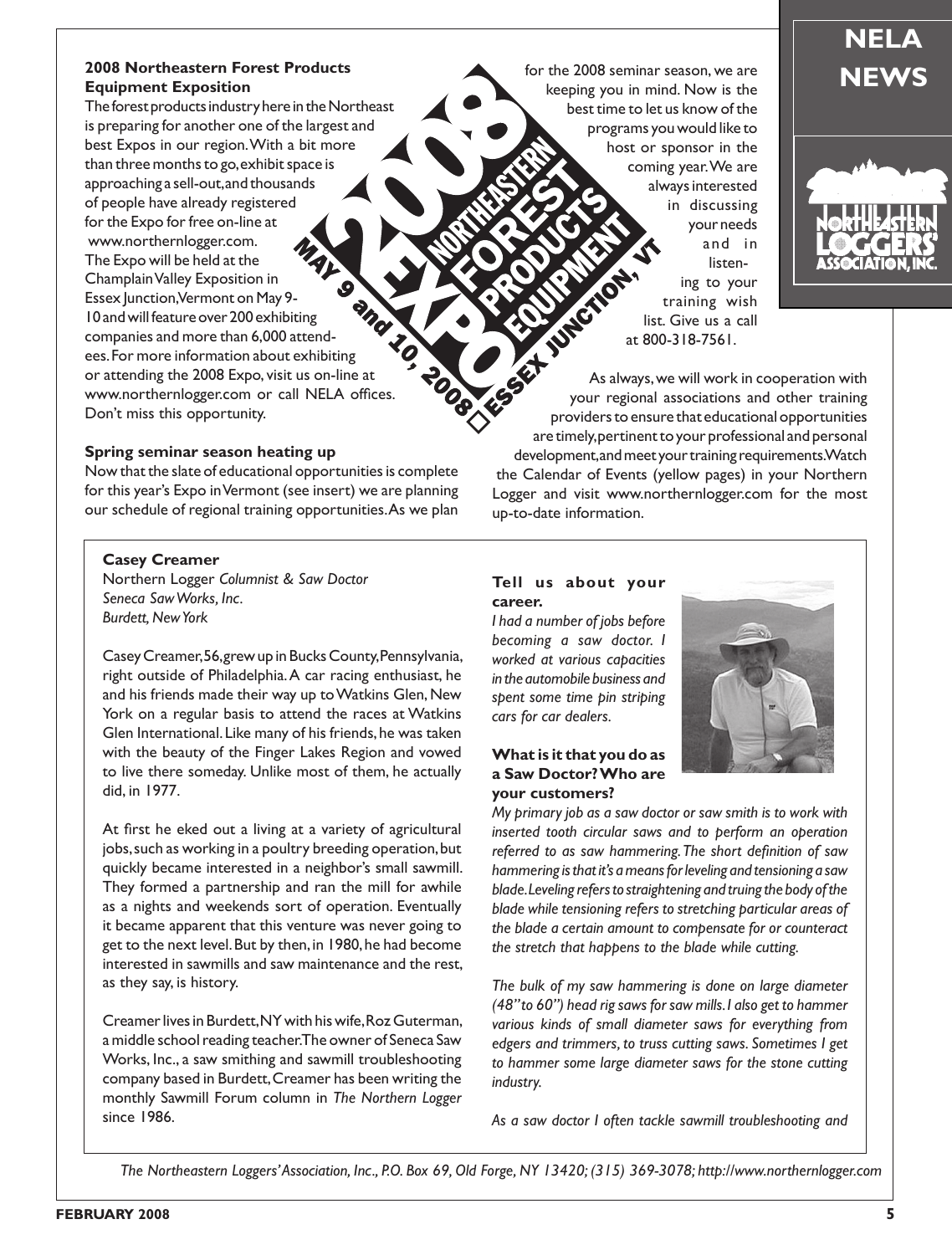*mill alignment, and I teach and train would-be saw doctors.*

#### **Do you have anyone else working with you?**

*I have had employees in the past, but I find that my workforce and I* get along best when it's just me. At the present time, *I* hold the title *of head saw doctor and every other job title that is involved with the day to day operation of Seneca Saw Works, Inc.* 

# **How did you come to start writing for** *The Northern Logger***?**

*When I first met Eric Johnson and former* Northern Logger *Publisher George Mitchell I tried talking them into doing an article about my company in the hopes that it would be good advertising, and it would help my small company grow. Actually a more accurate description might be that I bugged them every chance I got.* 

*In the meantime, I noticed that there were a huge number of myths and a lot of misinformation in the field about sawmills and saw hammering. Every day I would hear something new. I was so amazed at how much wrong information there was about saw mills and how to make them run properly that I started collecting myths as I heard them.*

*Jim Peek, a New York State DEC Utilization and Marketing forester convinced me that I should start debunking some of these myths and misinformation. Jim was also the newsletter editor for the Lake Erie and Ontario Sawyers and Filers Association and I started writing some articles for him. At some point Eric got to read that newsletter and he must have seen some potential beneath the rough exterior of my writing. Seeing as I was getting nowhere with my efforts to get an article about my business in the* Northern Logger*, I talked to Eric about writing some articles for him.*

*I'm guessing Eric had been down this road before with other wellintentioned authors who might start out okay, but then would peter out over a period of time. He offered me a deal that I suspect he assumed was going to scare me away. He told me that I should write a bunch of articles in advance so that he could have several months' worth in hand. Only then would he look through them and see if they were worth printing.*

*Well, it didn't scare me away, but I really didn't know where to start. My friend Jim Peek came in real handy again—he made a suggestion that proved to be quite helpful. He suggested that I approach writing as if I were answering a question—just sit down and write out a question and then start answering it. He said I could always erase the question later.*

*So, that's what I did. I wrote out a question that would lead to a particular topic then I'd write out the answer, and I wrote enough question and answer articles up front that Eric was able to come up with a year's worth of articles that he edited and later published in the* Northern Logger and Timber Processor.

*Just so there's no misunderstanding—I'm not saying that the questions I used were fakes. Every question that has appeared in the Sawmill Forum for all of these years started out as a real question that someone asked in person, on the phone, or wrote in a letter. Well, some weren't exactly in the form of a question, but rather one of my customers would say something that I knew was fundamentally wrong or was a myth. So I would then turn that into a question and answer article that would debunk that particular myth. That question* 

*and answer approach to writing my articles has served me well for all of these years.* 

## **What do you see as the biggest obstacle to making a good living in the forest products industry?**

*I suspect that the biggest obstacles would be common to almost any industry today. There are two big factors that I see that make it harder and harder for any small company to survive.*

*First, we've entered into a global economy which, by its very nature, has created a lot of changes in the marketplace and has impacted the available workforce. That's not to say that a global economy is necessarily a bad thing, but rather that it creates a lot of change. Some of those changes will certainly affect US companies in a negative way, especially the small companies that may not have the ability to keep up with rapid change.*

*Second, ever-changing technology is a wonderful thing to witness. But one of the results of this rapid change is that many manufacturing methods become obsolete way before their time. This instant obsolescence makes for upheaval in the market place that can adversely affect a small forest products business that again doesn't have the resources or ability to quickly adapt. Think of how many products or complete industries we have seen go by the wayside in the last 5 years, because they didn't have the ability to adapt to change.*

### **What do you see as a successful sawyer's most important attributes?**

*This of course depends on whether he or she is sawing blocking, grade lumber, softwood, ties or whatever. As with any profession, I think attitude is the most important thing an employee can possess. Specific to being a sawyer, the needed attributes are patience, good hand-eye coordination, more patience, and a willingness to turn out a good product in an efficient manner.*

## **How have things changed in the sawmill business since you first started as a saw doctor?**

*Like any other industry, the technology we use is ever-changing. This desire for improved technology comes from our constant need for increased efficiency to create increased profits, or at least to maintain a reasonable profit level.* 

*The part that affects me in a positive way is that the more need there is for increased efficiency means the more need there is for increased accuracy in sawing. It's that need for increased accuracy that has driven many customers in my direction over the years in the hope that my methods of saw maintenance will be able to support their newfound accuracy and efficiency requirements.*

*On the negative side, that same quest for increased efficiency has led many of my customers towards changing from circular saws to band saws. In some applications such as a resaw, the band saw is the way to go for most mills. In a headsaw application I am not convinced that switching to a band saw is the best choice. I have always said that the most efficient thing is to get the cant off of the carriage and into a resaw as soon as possible. In that model, a thinner kerf at the head rig doesn't gain you much if it is only saving slabwood. Of course some need to make a few more cuts on the head rig because the cant won't fit through their resaw. In that case I suggest getting a bigger resaw* 

*(Continued on page 24)*